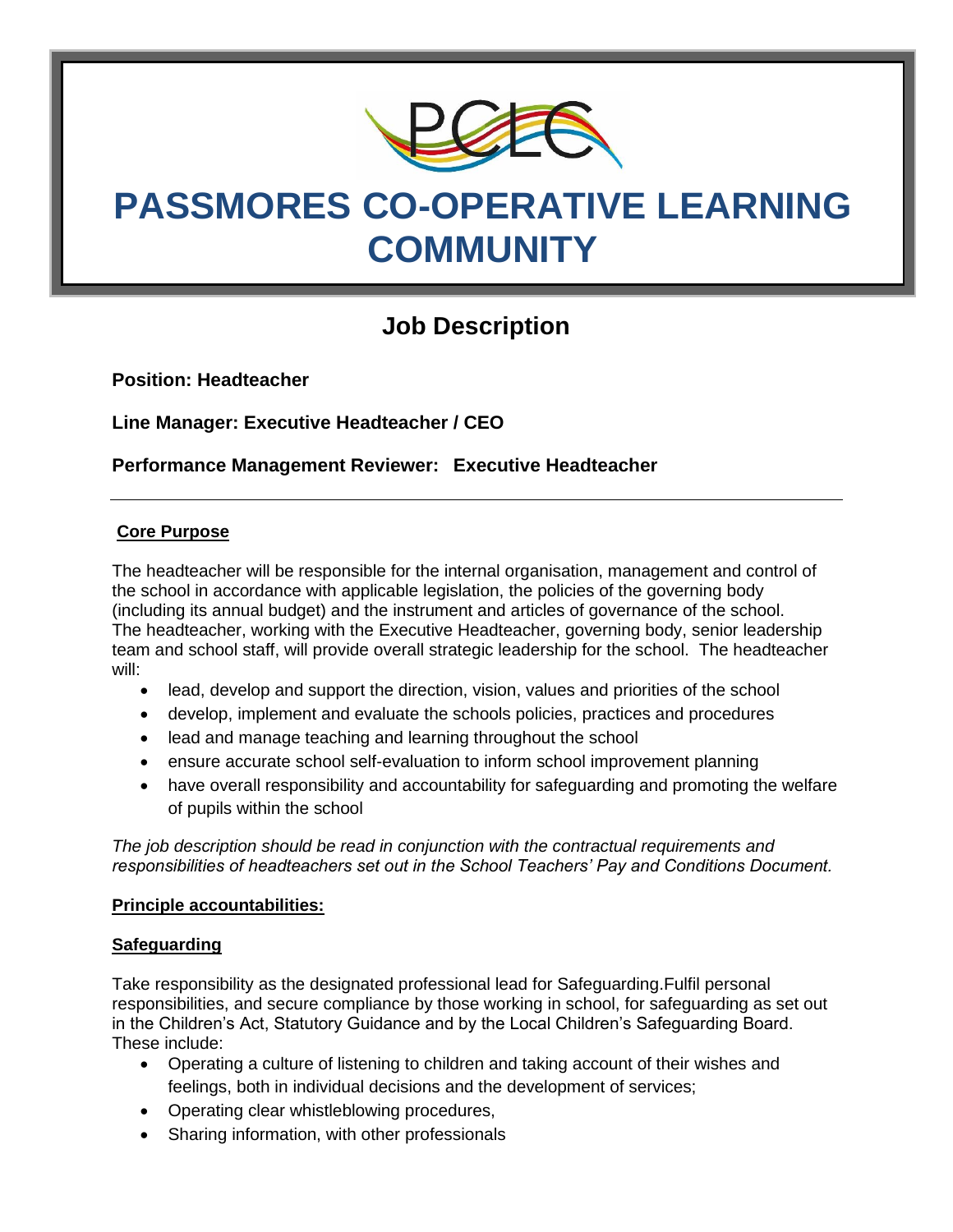- Assigning a designated professional lead for safeguarding\*
- Operating safe recruitment practices
- Ensuring appropriate supervision and support for staff, including undertaking Induction, safeguarding training and reviews of practice
- Establish, operate and monitor clear policies for dealing with allegations against people who work with children.

#### **Qualities and Knowledge**

1. Hold and articulate clear values and moral purpose, focused on providing a world-class education for the pupils they serve.

2. Demonstrate optimistic personal behaviour, positive relationships and attitudes towards their pupils and staff, and towards parents, governors and members of the local community. 3. Lead by example - with integrity, creativity, resilience, and clarity - drawing on their own

scholarship, expertise and skills, and that of those around them.

4. Sustain wide, current knowledge and understanding of education and school systems locally, nationally and globally, and pursue continuous professional development.

5. Work with political and financial astuteness, within a clear set of principles centred on the school's vision, ably translating local and national policy into the school's context.

6. Communicate compellingly the school's vision and drive the strategic leadership, empowering all pupils and staff to excel.

# **Teaching**

Lead and manage teaching and learning throughout the school, including ensuring, save in exceptional circumstances, that a teacher is assigned in the school timetable to every class or group of pupils

# **Pupils and Staff**

1. Demand ambitious standards for all pupils, overcoming disadvantage and advancing equality, instilling a strong sense of accountability in staff for the impact of their work on pupils' outcomes. 2. Secure excellent teaching through an analytical understanding of how pupils learn and of the core features of successful classroom practice and curriculum design, leading to rich curriculum opportunities and pupils' well-being.

3. Establish an educational culture of 'open classrooms' as a basis for sharing best practice within and between schools, drawing on and conducting relevant research and robust data analysis.

4. Create an ethos within which all staff are motivated and supported to develop their own skills and subject knowledge, and to support each other.

5. Identify emerging talents, coaching current and aspiring leaders in a climate where excellence is the standard, leading to clear succession planning.

6. Hold all staff to account for their professional conduct and practice.

7. Lead and manage the staff with a proper regard for their well-being and legitimate expectations, including the expectation of a healthy balance between work and other commitments.

# **Systems and Process**

1. Ensure that the school's systems, organisation and processes are well considered, efficient and fit for purpose, upholding the principles of transparency, integrity and probity.

2. Provide a safe, calm and well-ordered environment for all pupils and staff, focused on safeguarding pupils and developing their exemplary behaviour in school and in the wider society.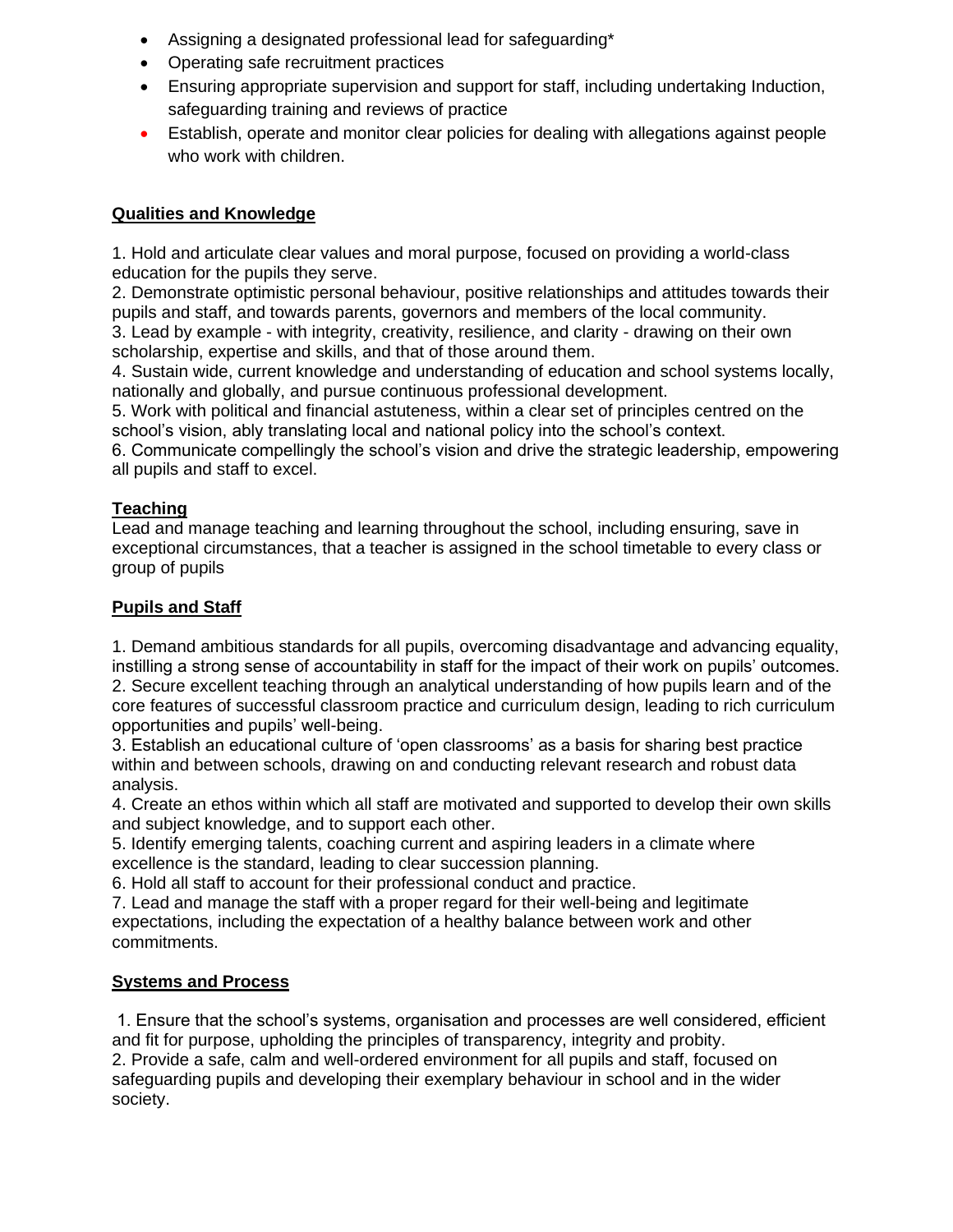3. Establish rigorous, fair and transparent systems and measures for managing the performance of all staff, addressing any under-performance, supporting staff to improve and valuing excellent practice.

4. Welcome strong governance and actively support the governing board to understand its role and deliver its functions effectively – in particular its functions to set school strategy and hold the headteacher to account for pupil, staff and financial performance.

5. Exercise strategic, curriculum-led financial planning to ensure the equitable deployment of budgets and resources, in the best interests of pupils' achievements and the school's sustainability.

6. Distribute leadership throughout the organisation, forging teams of colleagues who have distinct roles and responsibilities and hold each other to account for their decision making. 7. Develop clear arrangements for linking appraisal to pay progression and advise the relevant body on pay recommendations for teachers.

8. Consult and communicate with the governing body, staff, pupils, parents and carers.

9. Lead and manage / be responsible for safeguarding and promoting the welfare of children.

#### **The self-improving school system**

1. Create outward-facing schools which collaborate with other schools within and outside the Trust, along with and local organisations - in a climate of mutual challenge - to champion best practice and secure excellent achievements for all pupils.

2. Develop effective relationships and collaborate effectively with fellow senior leaders within the trust as well as professionals and colleagues in other public services to improve academic and social outcomes for all pupils.

3. Challenge educational orthodoxies in the best interests of achieving excellence, harnessing the findings of well evidenced research to frame self-regulating and self-improving schools.

4. Shape the current and future quality of the teaching profession through high quality training and sustained professional development for all staff.

5. Model entrepreneurial and innovative approaches to school improvement, leadership and governance, confident of the vital contribution of internal and external accountability.

6. Inspire and influence others - within and beyond schools - to believe in the fundamental importance of education in young people's lives and to promote the value of education.

7. Participate in arrangements for their own further training and professional development and appraisal and review of own performance.

# **Whole School**

Fulfil personal responsibilities and support the headteacher in securing compliance by those working in school for safeguarding as set out in the Children's Act, Statutory Guidance and by the Local Children's Safeguarding Board:

- Operating a culture of listening to children and taking account of their wishes and feelings, both in individual decisions and the development of services;
- Operating clear whistleblowing procedures
- Sharing information with other professionals
- Take responsibility as the deputy designated professional lead for Safeguarding\*
- Operating safe recruitment practices
- Ensuring appropriate supervision and support for staff, including undertaking Induction, safeguarding training and reviews of practice
- Operating and monitoring clear policies for dealing with allegations against people who work with children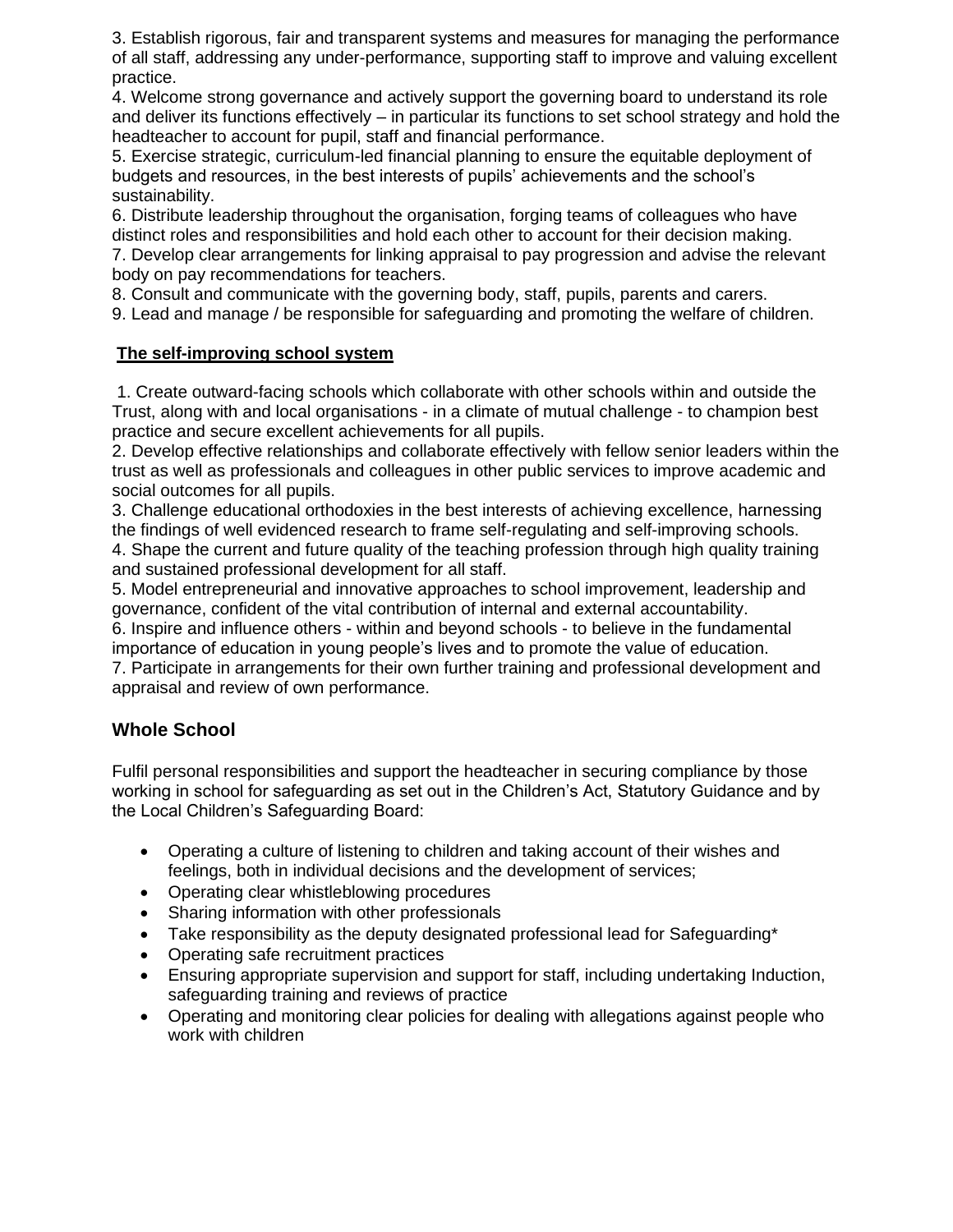# **Designated Safeguarding Lead Responsibilities**

To take lead responsibility for safeguarding and child protection within the school

- Act as a source of support, advice and expertise for staff within the school for child protection and safeguarding.
- · Raise awareness of the school's child protection policies ensuring they are understood and used appropriately
- · Ensure the school's Child Protection Policy is reviewed (at least annually) and known, understood and used appropriately
- · Refer cases (or support staff making referrals)
	- of suspected abuse to the local authority children's social care
	- where there is a radicalisation concern to the Channel programme.
- Refer cases to Disclosure and Barring Service or Police as required
- Liaise with the Headteacher, local authority officers and other relevant agencies/parties in relation to child protection and safeguarding issues and concerns
- · Ensure child protection files are transferred as appropriate in line with Keeping Children safe in Education (Appendix B) as amended from time to time
- · Be available for staff during school hours to discuss any safeguarding concerns in line with the school's safeguarding arrangements
- · In conjunction with the Headteacher, make adequate and appropriate cover arrangements for safeguarding where concerns/issues occur out of hours/out of term
- · Undergo and regularly update safeguarding training (at least every 2 years) to ensure the appropriate level of knowledge and skill is maintained
- · Keep up to date with developments relevant to the role in line with Keeping Children safe in Education (Appendix B) as amended from time to time

# **Well Being and Mental Health**

As a member of staff at PCLC, we take responsibility for looking after our own mental health and wellbeing and that of other adults and children by:

- Supporting and adopting evidence-based practice from credible organisations (eg Mind) which have been proven to improve and sustain positive mental health and wellbeing for children and adults
- Developing a better knowledge and awareness of how children's mental health can impact on their wellbeing and development
- Managing our own health and wellbeing, by adopting good health behaviours (for example in relation to diet, exercise, alcohol consumption and smoking)
- Informing a line manager or mental health first aid team member if concerned about the mental health or wellbeing of ourselves or of others
- Tackling and challenging any stigma regarding mental health and offer support, kindness and understanding to others in need
- Ensure that full attention is given to staff health, safety and welfare and minimise risks to employee mental health and wellbeing;
- Act as role models to encourage healthy behaviours e.g. taking regular breaks, not working excessive hours and maintaining a healthy work life balance;
- Ensure employees understand their role within the school and receive the required information and support from managers and team members to do their job;
- Monitor and be aware of the early signs of poor mental health and take action as appropriate;